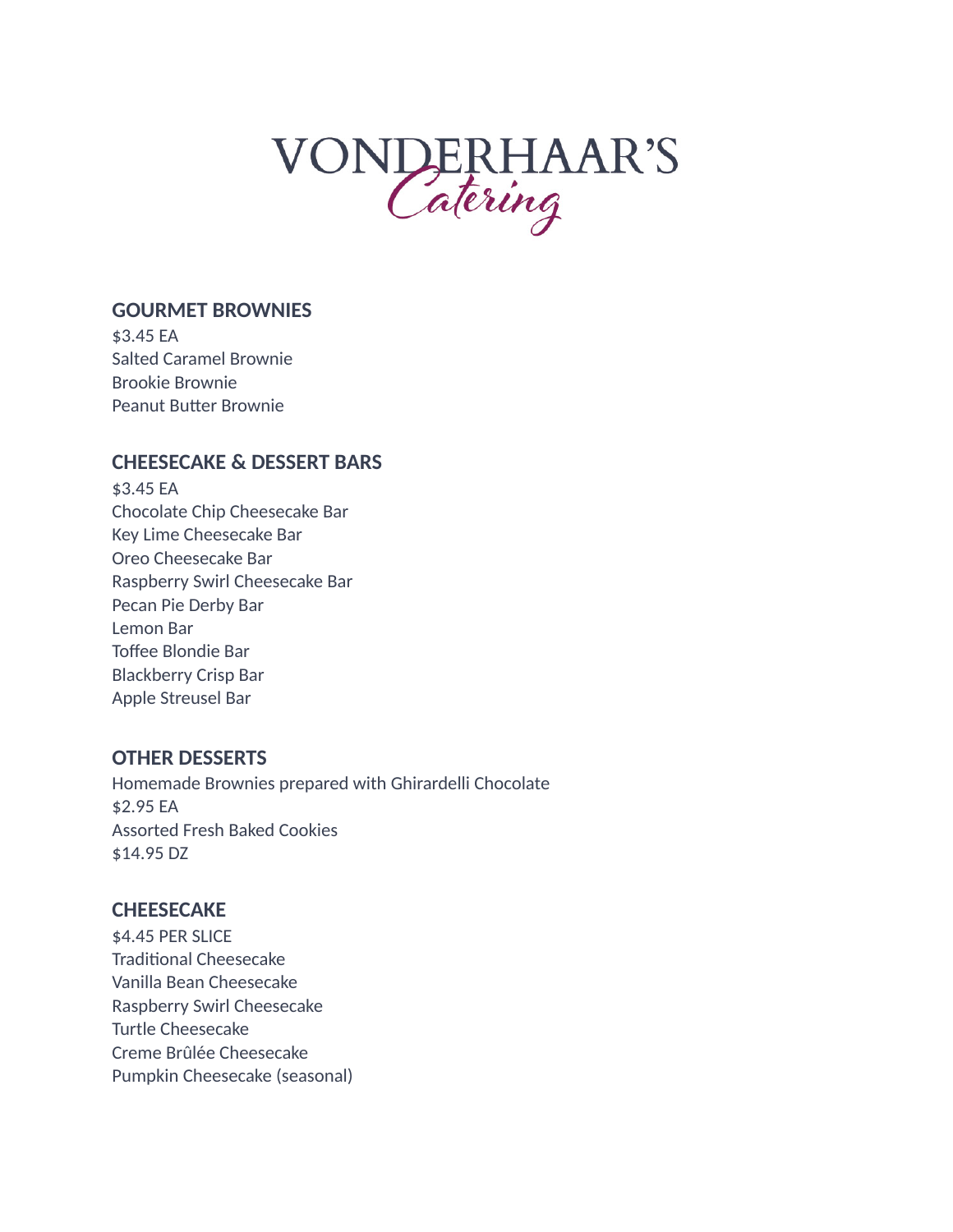

#### **MOUSSE FLAVORED CUPS & SHOOTERS**

\$3.95 each - *Minimum of 15 Count for each type Mousse Cup/Shooter when ordering*  Chocolate Mousse, Whipped Topping, Crushed Graham Crackers Lemon Curd Tart, Fresh Berries Tiramisu Strawberry Shortcake Biscoff Shortbread Cookies, Creamy Cheesecake, Caramel Drizzle Cookies-N-Cream Oreo Chocolate Cream

### **CINCINNATI'S OWN HAND DIPPED GRAETER'S ICE CREAM**

\$4.95 per person Option to add Sundae Toppings for an additional \$1.50 per person Variety of Flavors Available – Choice of Three Flavors Elegant Masterpiece Ice Cream Bowls, Napkins and Spoons *\$4.45 per person for Individual Flavored Cups*

## **ICE CREAM SUNDAES**

\$4.45 per person Hand Dipped Old-Fashioned Chocolate and Vanilla Ice Cream Chocolate Topping, Strawberry Topping, Caramel Topping Chopped Nuts, Whipped Cream, Cherries Crushed Oreos, Crushed Reese's *Replace Old Fashioned Ice Cream with Graeter's Ice Cream for an additional \$1.50 per person*

## **FRESH BAKED PIE SELECTIONS**

\$3.45 PER SLICE Apple Pie Cherry Pie Cookies-n-Cream Pie (Homemade) Oreo Chocolate Cream Pie (Homemade) Pecan Pie (Homemade, seasonal) Pumpkin Pie (Homemade, seasonal) Peanut Butter Cream Pie (Homemade)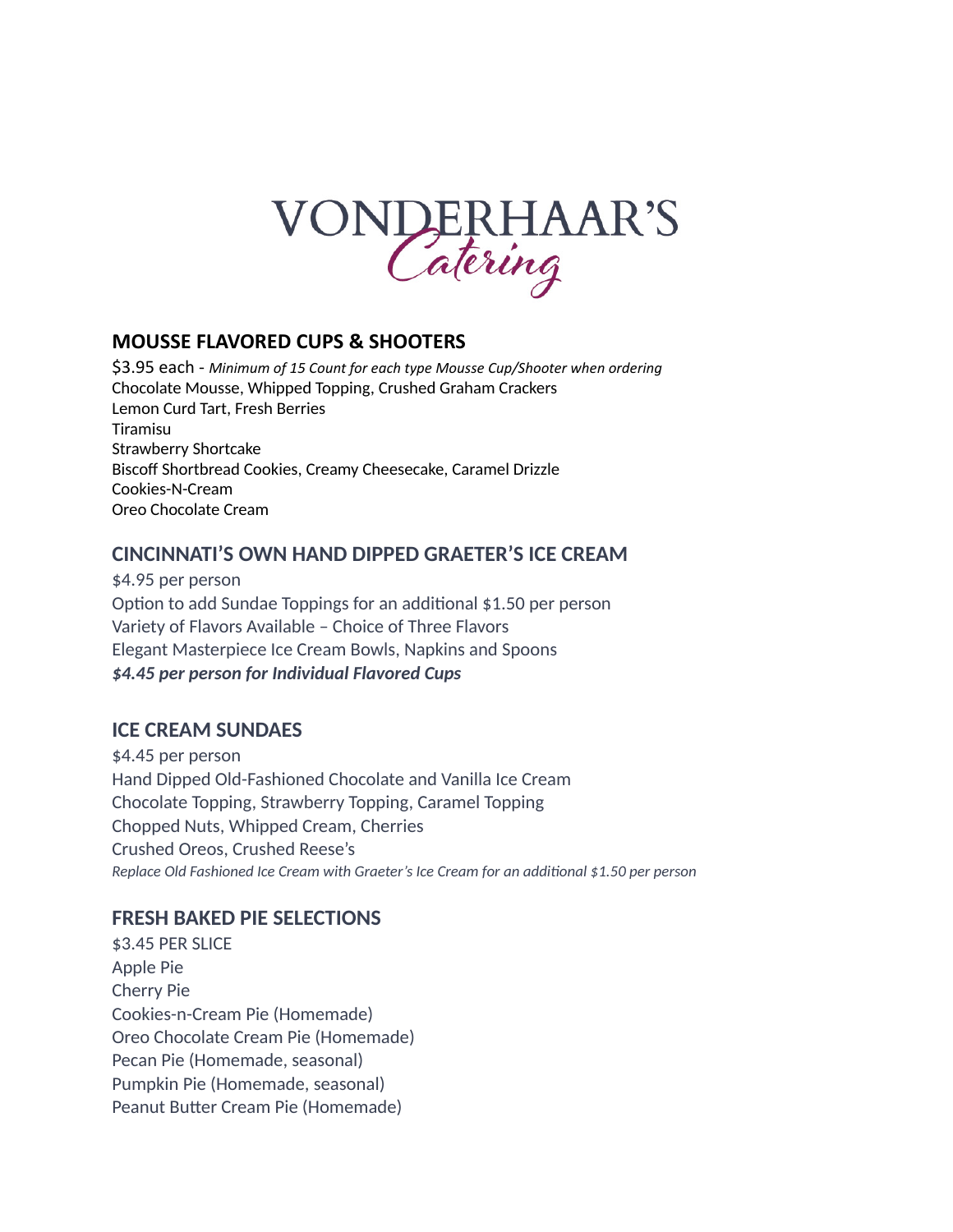## VONDERHAAR'S

## **CREATE YOUR OWN "CHEESECAKE BAR"**

\$4.95 per person Start with New York Style Cheesecake and allow your guests to 'dress' it to their liking. TOPPINGS – Choice of FIVE Caramel Sauce Chocolate Sauce Whipped Cream Butterfinger Pieces Chocolate Chips Sugared Strawberries Wild Berry Mixture Caramelized Bananas Pecans Crushed Peanuts

#### **BAKERY FRESH CAKES**

\$3.95 PER SLICE Carrot Cake w/Cream Cheese Icing *(additional .50 per serving)* German Chocolate Cake Chocolate Torte Key Lime Flan Red Velvet

#### **CHEF ATTENDED STATIONS**

Flaming Donut Station \$5.95 per person + Chef Attendant Service Fee Cake Donuts cooked over an open flame and served warm with a choice of 6 toppings: Vanilla Ice Cream, Chocolate Syrup, Caramel, Sprinkles, Crushed Oreos, Crushed Heath Bar, Chantilly Cream, Cherries, Toasted Coconut, Crushed Peanuts, Crushed Reese's

Bananas Foster Station - \$4.95 per person + Chef Attendant Service Fee

Fruit Flambé Station - \$5.95 per person + Chef Attendant Service Fee Choice of TWO offerings: Apples with Bourbon, Pineapples with Rum, Pears with Amaretto